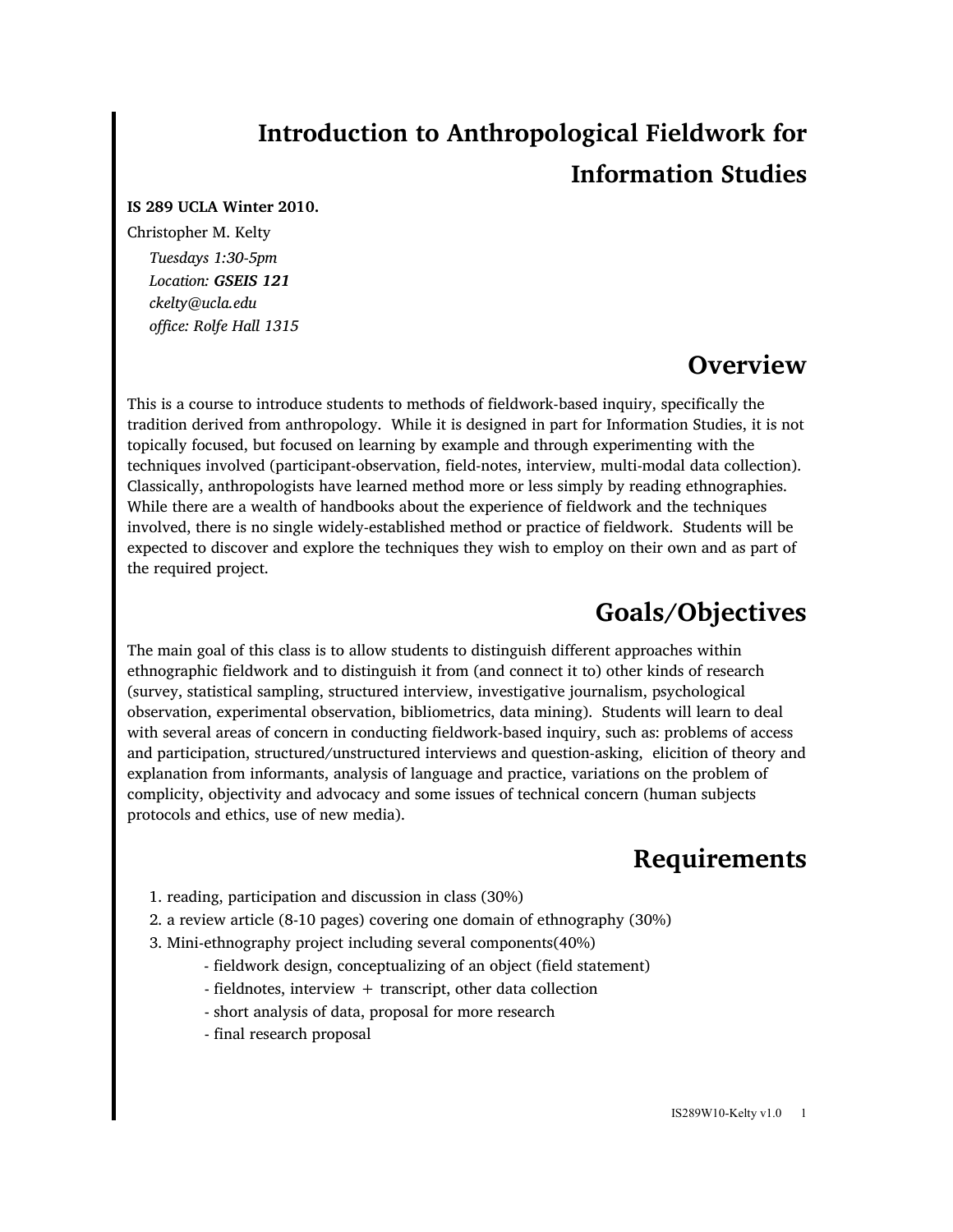## **At the bookstore**

- Cerwonka, Allaine. 2007. I*mprovising Theory: Process and Temporality in Ethnographic Fieldwork.* Chicago, Ill: University of Chicago Press.
- Fabian, Johannes. 2008. *Ethnography as Commentary: Writing from the Virtual Archive.* Durham: Duke University Press.
- **(order from INTERNET)** Rabinow, Paul, George E.Marcus, Tobias Rees, and James Faubion. 2008. *Designs for an Anthropology of the Contemporary*. Durham, N.C.: Duke University Press.
- Saunders, Barry F. 2009. *CT Suite: The Work of Diagnosis in the Age of Noninvasive Cutting.* Duke University Press.

*Additional readings will be provided as pdf documents.*

# **Schedule**

**1/5 Introduction.** Traditions of fieldwork and the centrality of "culture" as a concept.

#### **readings**:

1) Gupta, Akhil, and James Ferguson. 1992. "Beyond "Culture": Space, Identity, and the Politics of Difference." *Cultural Anthropology* 7:6-23.

2) Gupta, Akhil, and James Ferguson. 1997. "Discipline and Practice: "The Field" as Site, method and location in anthropology" in Akhil Gupta and James Fergusen eds. *Anthropological Locations: Boundaries and Grounds of a Field Science*. Berkeley, Calif: University of California Press.

3) Fischer, Michael M. J. 2007. "Culture and Cultural Analysis as Experimental Systems." *Cultural Anthropology* 22:1-65.

**topics**: the various traditions of fieldwork based research in anthropology and elsewhere. The various goals of that research tradition, development alongside other methods. The central role of the cultural concept. The critiques of ethnographic representation, ethnographic authority and the uses and abuses of fieldwork beyond anthropology in the last 20 years.

**task**: *write a preliminary field statement (<2500 words)*. In this course you will be asked to experiment with several techniques involved in doing ethnographic fieldwork, without actually completing an ethnographic project. This first task is simply to try and identify a very specific fieldsite. This means significantly more than a simple geographical location: who are the people you are interested in, what do they do, what practices do they engage in, what is "cultural" about this site, what problems are associated with it, what questions can you ask about it, can you "observe" aspects of it easily and if so how? Pay specific attention to the aspects of the activity that are "public" (i.e. that which anyone could observe if they wanted to) and which are private (i.e. those aspects it would be potentially unethical to observer without permission).

### **1/12 Learning by Reading.** An Ethnography

**readings**: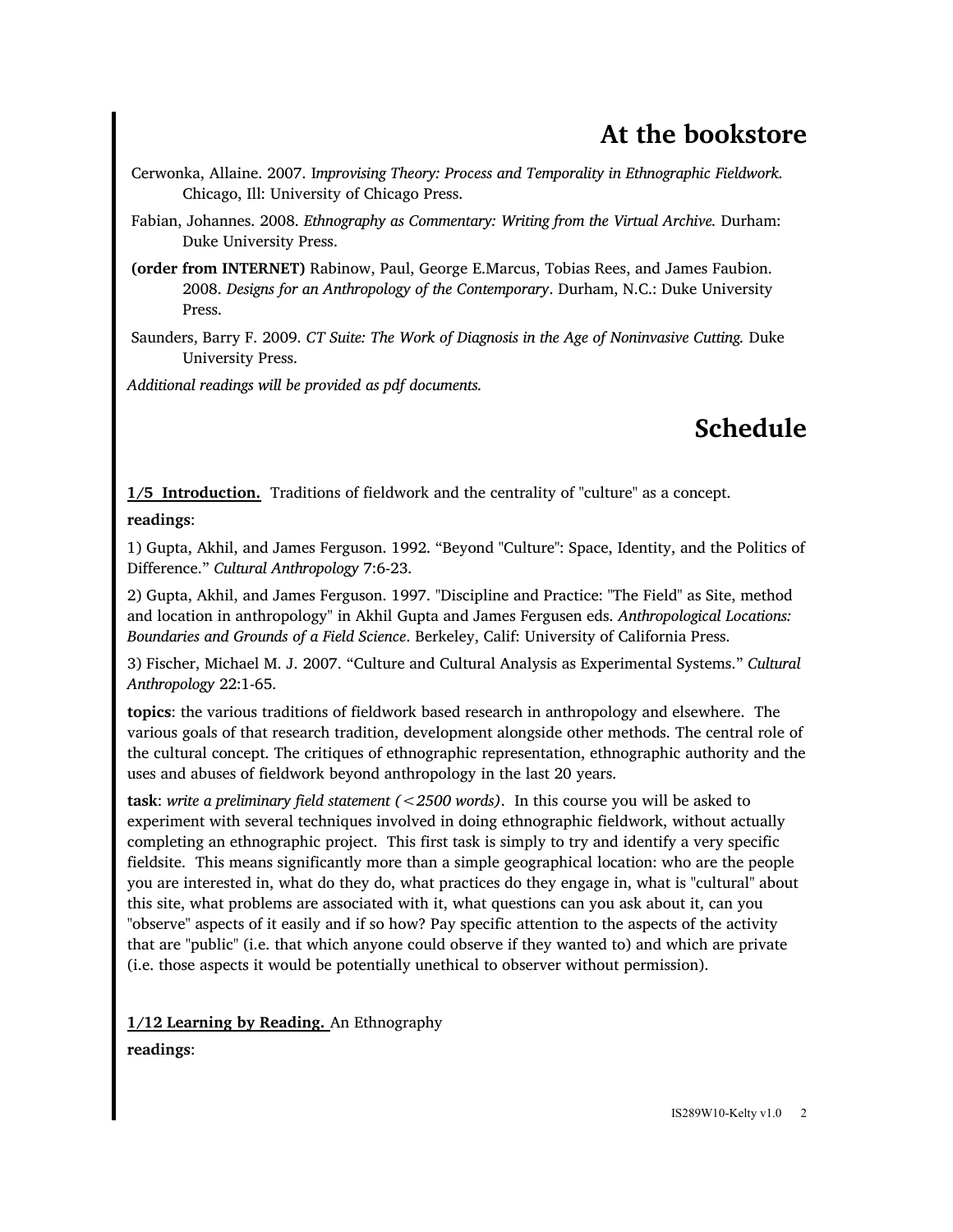1) Saunders, Barry F. 2009. *CT Suite: The Work of Diagnosis in the Age of Noninvasive Cutting*. Duke University Press.

optional) Franklin, Sarah. 2006. *Born and Made: An Ethnography of Preimplantation Genetic Diagnosis*. Princeton: Princeton University Press. Introduction and Chapter 2.

**topics**: What does a finished ethnography based on a decade or more of work look like? What kinds of evidence is used? How is evidence used and how are theory and claims intertwined with claims about method? How does writing style matter?

**tasks**: *construct a richly annotated bibliography* (10-15 entries). Based on one of the subject areas listed here, collect 10-15 articles, edited volumes or monographs focused on that theme. Read as much as necessary to get a sense of what the arguments are, the sites, the relevant background debates, the cited literature, and especially, *the role of ethnography*. Then create an annotated bibliography with an introductory paragraph explaining how these works fit together. Topics for bibliography: the anthropology of work and work practices, ethnomethodology, Computer Supported Collaborative Work (CSCW), anthropology of technology, corporate ethnography, medical ethnography, media studies and ethnography, popular culture, audience studies and ethnography in media studies or communication, ethnography in library and information science, computer mediated communication and linguistic anthropology, action research, grounded theory, actor-network theory. Other topics upon discussion with the instructor.

**1/19 Deployments** (literature reports due, discussion)

**reading:** individually directed towards literature reports. Presentation of results by students.

**tasks:** *observe and report.* Construct a way to observe some aspect of your fieldsite and observe it. Spend 4-6 hours this week trying to observe and talk to people. This may involve distant observation, learning something from someone, talking to people, asking questions, etc. Take detailed notes of your observations and conversations, and reflect on what kinds of things you can and cannot discover or understand in this mode.

**A***LSO: schedule a formal interview* with one or more people from your site. Do not underestimate how hard it is to do this. Record the interview and begin transcribing it. You will need to have this transcript completed by Feb.  $16<sup>th</sup>$ .

#### **1/26 TBD (At Duke)**

no class

**2/2 Designing Fieldwork** The work of conceiving sites, subjects and methods together.

**readings**: Katz, Jack. 1999. *How Emotions Work*. Chicago, Ill: University of Chicago Press, Introduction and Chapter 1, other selected bits.

**topics**: How is a fieldwork project conceived, how are different methods, sites or problems chosen? Design of open-endedness vs. design of a closed or experimental project.

**tasks**: *discuss in class. Challenges of fieldnotes, observations. Discuss interviewing, techniques, styles. Learn open-ended, semi-structured, structured; conversation vs. discrete questions; level of detail necessary. Organization of materials and relationship to topic. Compare Saunders and Katz approaches*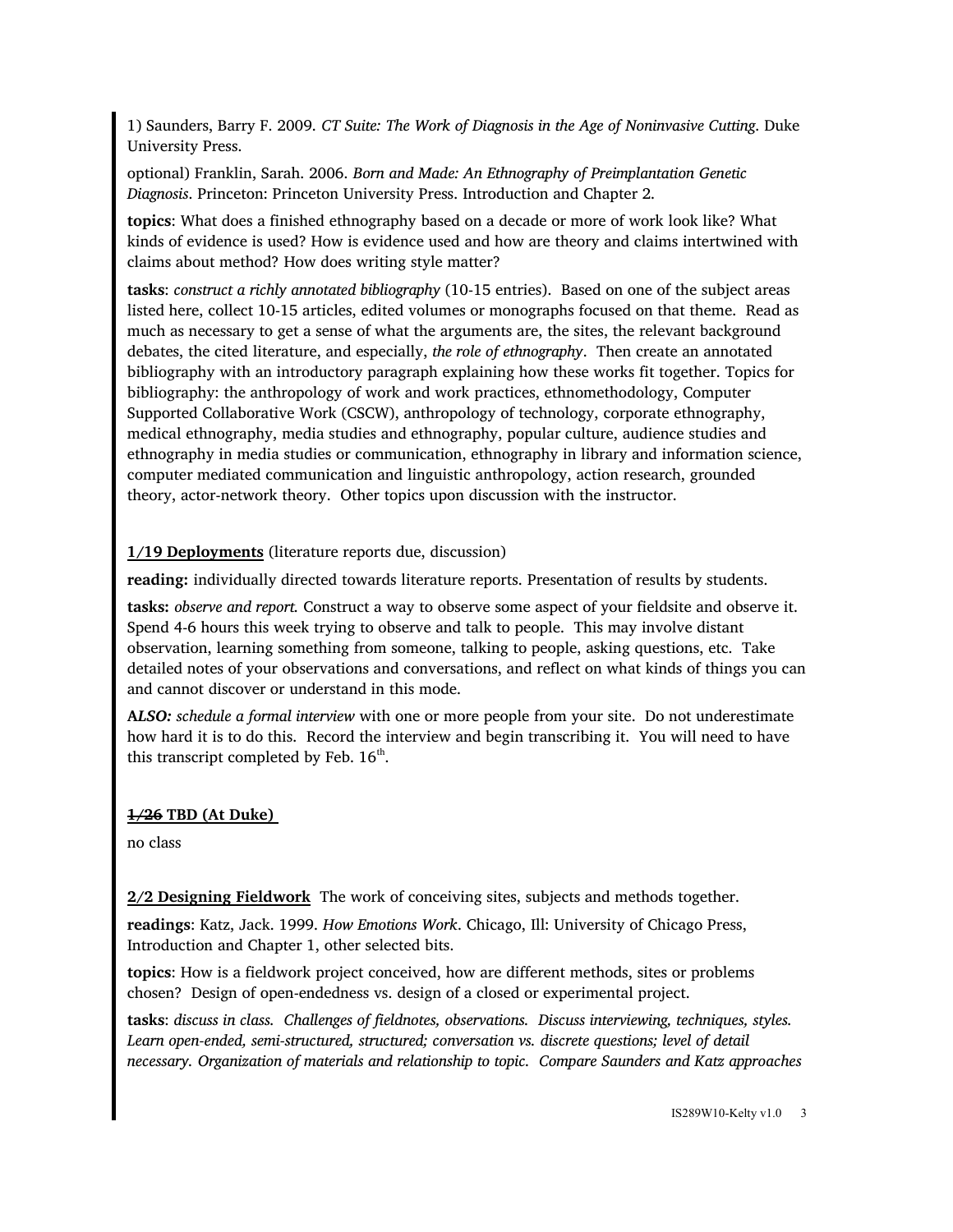*to data.*

**2/9 Learning by Doing.** Participant-observation, Advocacy, Complicity, Antagonism

#### **readings**:

1) Cerwonka, Allaine. 2007. *Improvising Theory: Process and Temporality in Ethnographic Fieldwork*. Chicago, Ill: University of Chicago Press.

2) Marcus, George E. 1997. "The Uses of Complicity in the Changing Mise-en-Scène of Anthropological Fieldwork." *Representations* 85-108.

**topics**: learning by doing, frustrations of the field, openness to serendipty, reworking your problem, staying true to your instincts, boredom, advocacy, complicity, danger.

tasks: *rewrite your field statement.* Reflect on your observations, interview and experience thinking about human subjects research, re-write your field statement based on these reflections. Have new questions emerged for you?

### **2/16 Human Subjects, IRBs and Ethics**

#### **readings:**

1) Bosk, Charles L. 2007. "The New Bureaucracies of Virtue or When Form Fails to Follow Function." *PoLAR: Political and Legal Anthropology Review* 30:192-209.

2) Jacob, Marie Andrée, and Annelise Riles. 2007. "The New Bureaucracies of Virtue: Introduction." *PoLAR: Political and Legal Anthropology Review* 30:181-191.

3) Lederman, Rena. 2007. "Comparative "Research": A Modest Proposal concerning the Object of Ethics Regulation." *PoLAR: Political and Legal Anthropology Review* 30:305-327.

**topics:** investigation vs. research, ethics vs. law, regulation of research, the definition of objects of study, human subjects as objects of study vs. as tools for study.

#### **tasks**:

1) discuss interviews. by this date you should have completed an interview and begun transcription/notation of it.

2) (in class) *fill out a mock Research Protocol for your project.* Using the forms available (Either HS-1 or more likely HS-7) on the UCLA Office of Sponsored research, describe your project as if it were a full-fledged project.

<http://www.oprs.ucla.edu/human/forms/>

**2/23 Analyzing what you've done.** Writing, thinking, evidence and argument, reframing questions vs. testing hypothesis, logics of analysis.

### **readings**:

1) Stewart, Kathleen. 2007. *Ordinary Affects*. Durham, NC: Duke University Press.

2) Katz, Jack. 1999. *How Emotions Work*. Chicago, Ill: University of Chicago Press. Selections TBD

**tasks**: *Outline an analytical paper (2-3 page outline).* The analysis of notes and interviews is an ongoing process of reading and re-reading. Read for repeated themes and concepts, and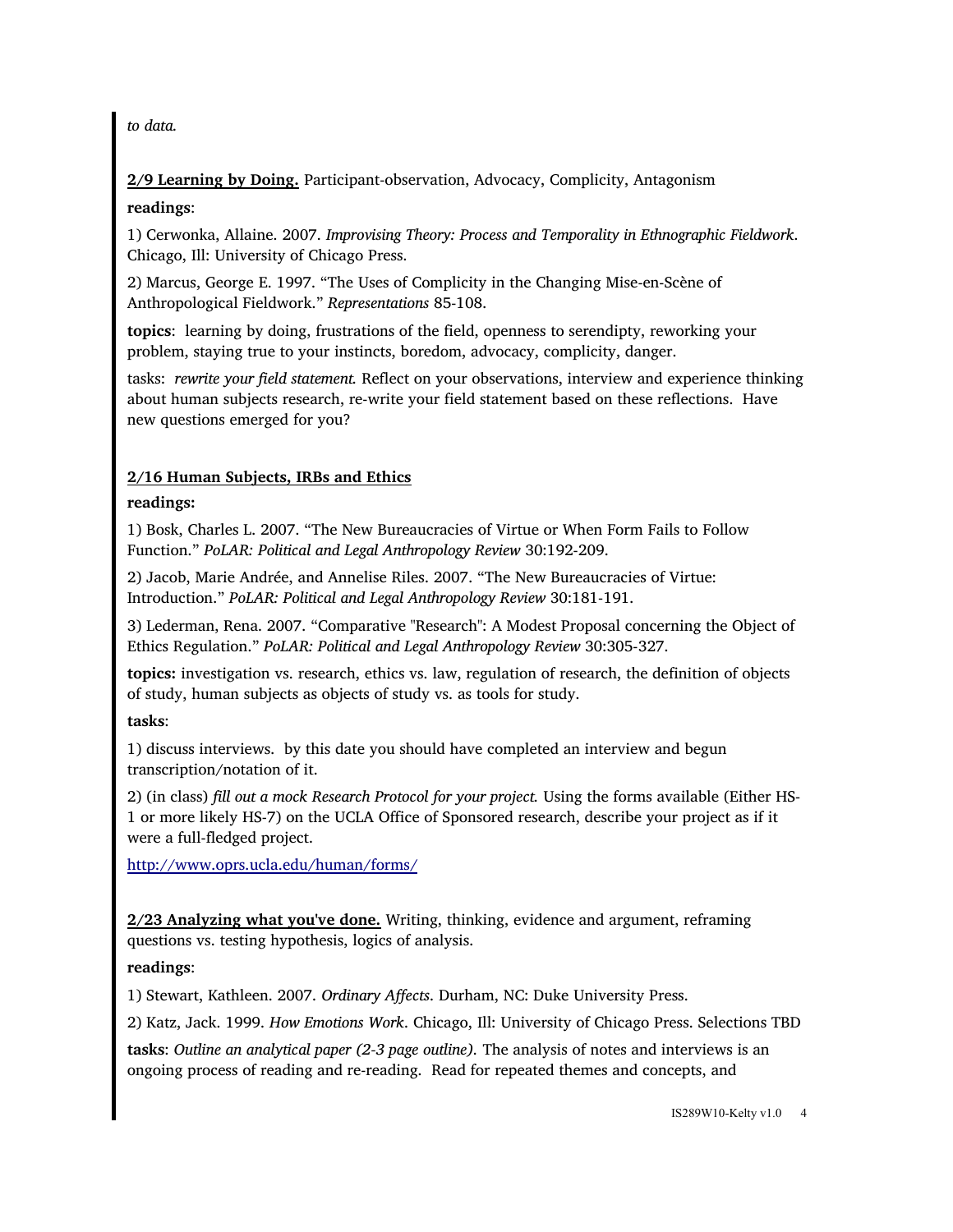especially for things that you recorded but either didn't really notice, didn't make much of, or do not understand. Experiment with coding if the mood strikes you. Your outline should reflect the key ideas that you extract from this material and the way you might present those ideas to a reader (by extracting rich quotations? By telling a story from your notes? By juxtaposing two surprising facts or occurrences? By focusing on rhetorical or logical aspects of your material?

### **3/2 Fieldwork of and with New Media?**

#### **Readings**:

1) Fabian, Johannes. 2008. *Ethnography as Commentary: Writing from the Virtual Archive*. Durham: Duke University Press.

2) Kelty, Christopher M. 2009. "Collaboration, Coordination and Cooperation: Fieldwork after the Internet," in Faubion, James D, and George E. Marcus. 2009. *Fieldwork is not what it used to be: learning anthropology's method in a time of transition*. Ithaca, NY: Cornell University Press.

### **topics:**

#### **tasks**:

*1) using new media.* Bring a list of tools, technologies, sites, games, novels, memories, or other objects you think might enhance your capacity to do the fieldwork project you have proposed and be prepared to talk in detail about what you would do with them.

2) *final research proposal (<4000 words).* Using your revised field statement and the notes and interview material, write a proposal for a research project based on what you have learned in the class and from your project. Prepare a 10 minute presentation (4-5 slides) explaining it.

#### **3/9 Final Presentations**

**tasks**: *present.*

### **Other resources**

*some random resources, with an emphasis on information studies and the internet*

Axel, Brian Keith. 2004. "The Context of Diaspora." *Cultural Anthropology* 19:26-60.

- Barker, Joshua. 2008. "Playing with publics: Technology, talk and sociability in Indonesia." *Language & Communication* 28:127-142.
- Bernal, Victoria. 2005. "Eritrea On-Line: Diaspora, Cyberspace, and the Public Sphere." *American Ethnologist* 32:660-675.

Boczkowski, Pablo J. 2005. *Digitizing the news*.Cambridge, MA. MIT Press.

- Boellstorff, Tom. 2008. *Coming of Age in Second Life: An Anthropologist Explores the Virtually Human*. Princeton University Press.
- Burrell, Jenna. 2009. "The Field Site as a Network: A Strategy for Locating Ethnographic Research." *Field Methods* 21:181-199.

Clifford, James and George Marcus. 1986. *Writing Culture: The Poetics and Politics of Ethnography: A School of American Research Advanced Seminar*. Berkeley: University of California Press.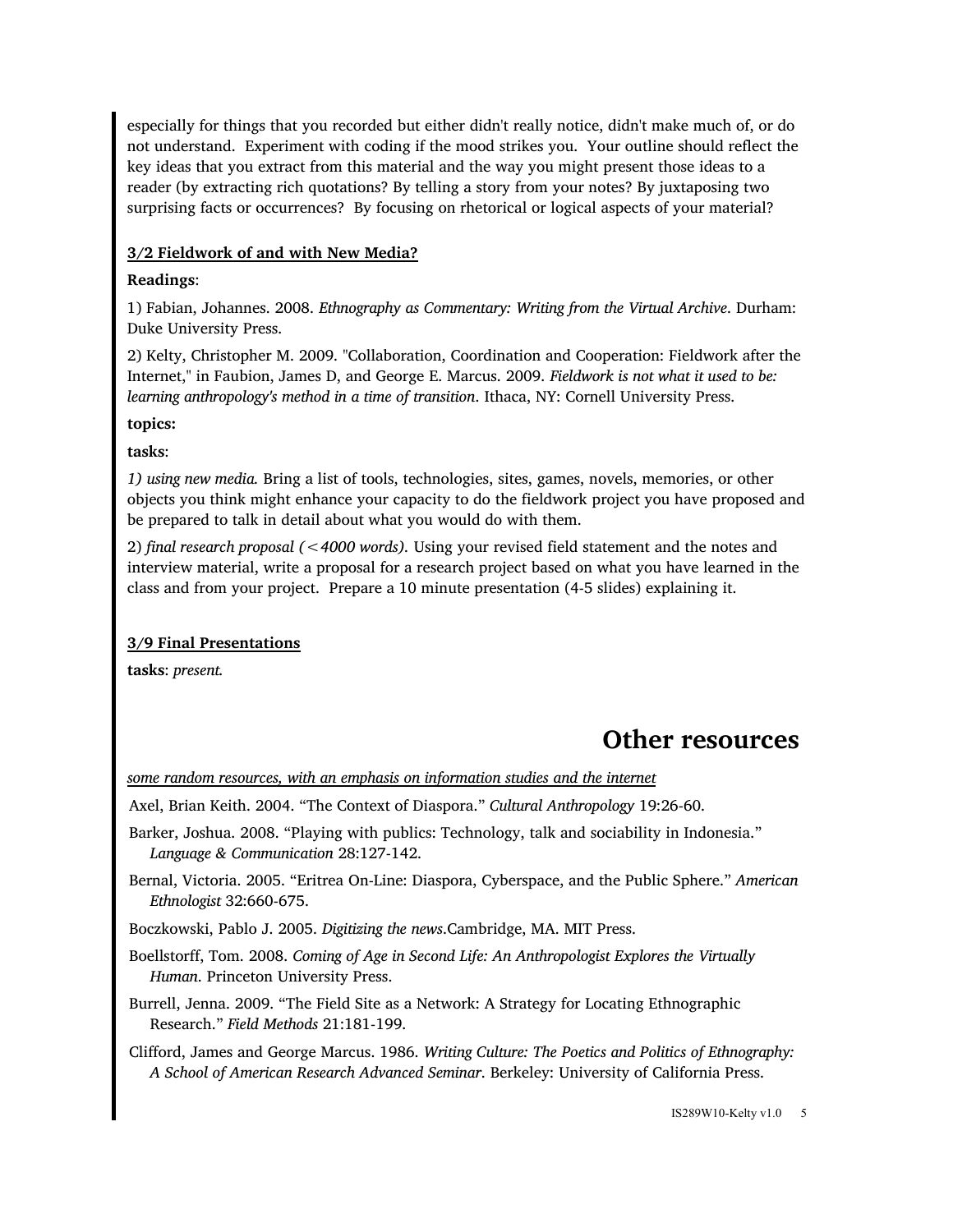English-Lueck, June Anne. 2002. *Cultures@Silicon Valley*. Stanford University Press.

- Escobar, Arturo et al. 1994. "Welcome to Cyberia: Notes on the Anthropology of Cyberculture [and Comments and Reply]." *Current Anthropology* 35:211-231.
- Fischer, M. M.J. 1999. "Worlding cyberspace: Toward a critical ethnography in time, space, and theory." *Critical anthropology now: Unexpected contexts, shifting constituencies, changing agendas* 245–304.
- Fortun, Kim. 2009. "Figuring Out Ethnography" in Faubion, James D, and George E. Marcus. *Fieldwork is not what it used to be: learning anthropology's method in a time of transition*. Ithaca, NY: Cornell University Press.
- Ginsburg, Faye D, Lila Abu-Lughod, and Brian Larkin, eds. 2002. *Media Worlds: Anthropology on New Terrain*. Berkeley: University of California Press.
- Gupta, Akhil, and James Ferguson, eds. 1997a. *Anthropological Locations: Boundaries and Grounds of a Field Science*. Berkeley, Calif: University of California Press.
- Gupta, Akhil, and James Ferguson, eds. 1997b. *Culture, Power, Place: Explorations in Critical Anthropology*. Durham, N.C: Duke University Press.
- Hine, Christine. 2000. *Virtual Ethnography*. London: SAGE.
- Hume, Lynne, and Jane Mulcock, eds. 2004. *Anthropologists in the Field Cases in Participant Observation*. New York N.Y: Columbia University Press.
- Ito, Mizuko. 1996. "Theory, Method, and Design in Anthropologies of the Internet." *Social Science Computer Review* 14:24-26.
- Jackson, Bruce, and Edward D Ives, eds. 1996. *The World Observed: Reflections on the Fieldwork Process*. Urbana: University of Illinois Press.
- Katz, Jack. 2001. "From How to Why: On Luminous Description and Causal Inference in Ethnography (Part I)." *Ethnography* 2:443-473.
- Katz, Jack. 2002. "From How to Why: On Luminous Description and Causal Inference in Ethnography (part 2)." *Ethnography* 3:63-90.
- Kelty, Christopher M. 2008. *Two Bits: The Cultural Significance of Free Software*. Durham: Duke University Press.
- Larkin, Brian. 2008. *Signal and Noise: Media, Infrastructure, and Urban Culture in Nigeria*. Durham: Duke University Press.
- Lofland, John. 2006. *Analyzing Social Settings: A Guide to Qualitative Observation and Analysis*. 4th ed. Belmont, Calif: Wadsworth.
- Lysloff, Rene T. A. 2003. "Musical Community on the Internet: An On-line Ethnography." *Cultural Anthropology* 18:233-263.
- Malaby, Thomas. 2009. *Making Virtual Worlds: Linden Lab and Second Life*. Cornell University Press.
- Marcus, George E. 1995. "Ethnography in/of the World System: The Emergence of Multi-Sited Ethnography." *Annual Review of Anthropology* 24:95-117.
- Marcus, George E. 1999. *Anthropology as Cultural Critique: An Experimental Moment in the Human Sciences*. 2nd ed. Chicago: University of Chicago Press.